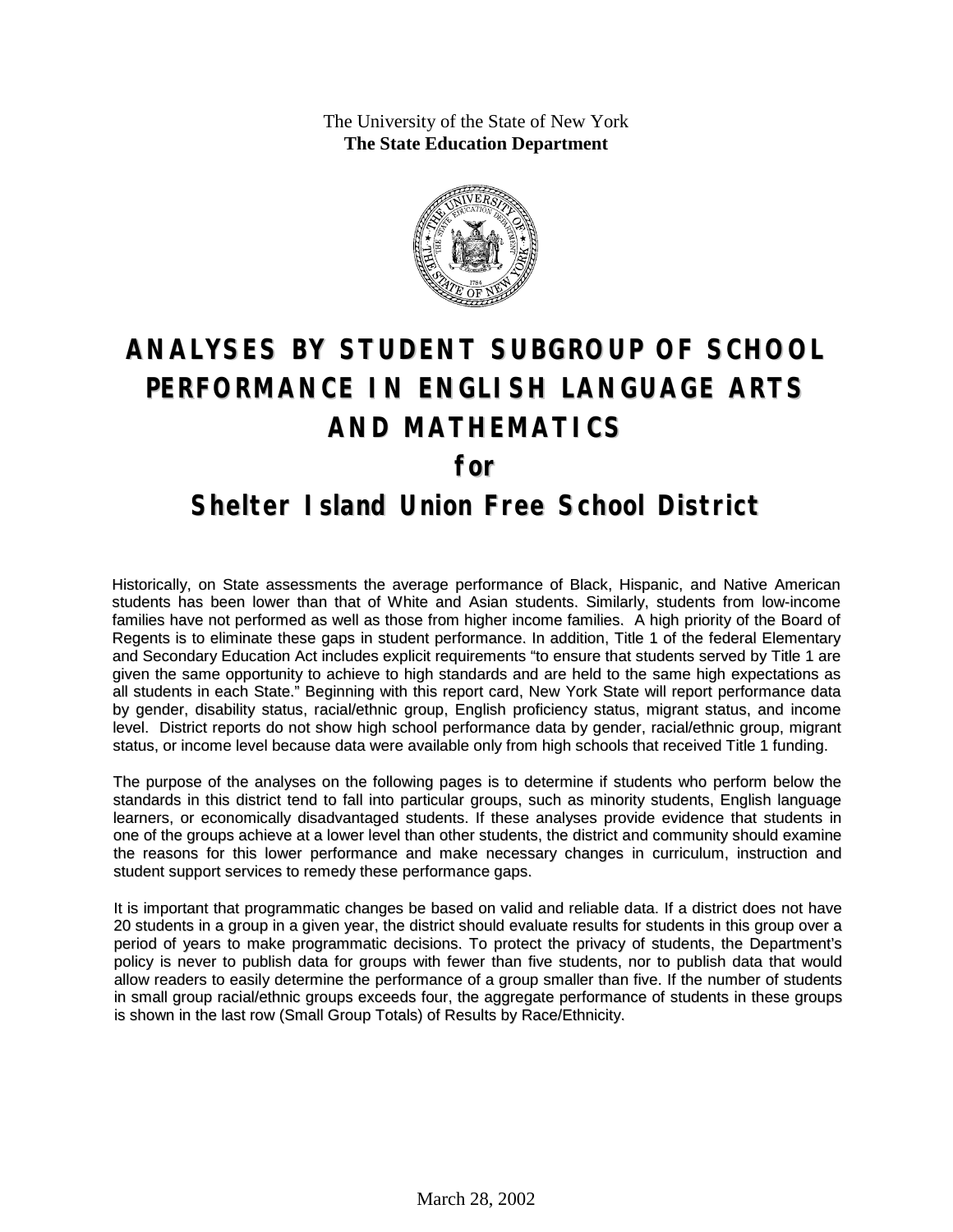## **Elementary English Language Arts**

A description of the performance levels and summary results for all general-education students and all students with disabilities can be found in the *Overview* of the New York State Report Card.

|                                          | <b>Counts of Students</b> |            |                             |             |                              |             |                  |                |                  | <b>Percentages</b> |
|------------------------------------------|---------------------------|------------|-----------------------------|-------------|------------------------------|-------------|------------------|----------------|------------------|--------------------|
| <b>Student Subgroup</b>                  | <b>Not Tested</b>         |            |                             |             | of Tested<br><b>Students</b> |             |                  |                |                  |                    |
|                                          | <b>ALT</b>                | <b>ELL</b> | No<br>Valid<br><b>Score</b> | Level<br>1  | Level<br>$\mathbf 2$         | Level<br>3  | Level<br>4       | Total          | Level<br>$2 - 4$ | Level<br>$3 - 4$   |
| Results by Race/Ethnicity                |                           |            |                             |             |                              |             |                  |                |                  |                    |
| American Indian/Alaskan<br><b>Native</b> | $\mathbf 0$               | 0          | $\pmb{0}$                   | $\pmb{0}$   | 0                            | $\pmb{0}$   | $\pmb{0}$        | 0              | 0%               | 0%                 |
| <b>Black</b>                             | $\mathbf 0$               | 0          | $\pmb{0}$                   | $\pmb{0}$   | $\Omega$                     | $\Omega$    | $\pmb{0}$        | $\Omega$       | 0%               | 0%                 |
| Hispanic                                 | 0                         | 0          | $\pmb{0}$                   | $\pmb{0}$   | $\mathbf 0$                  | 0           | 0                | 0              | 0%               | 0%                 |
| Asian or Pacific Islander                | 0                         | 0          | 0                           | 0           | 0                            | $\mathbf 0$ | 0                | 0              | 0%               | 0%                 |
| White                                    | $\mathbf 0$               | 0          | $\pmb{0}$                   | 0           | 2                            | 12          | $\overline{7}$   | 21             | 100%             | 90%                |
| Total                                    | $\mathbf 0$               | 0          | $\pmb{0}$                   | $\pmb{0}$   | $\overline{2}$               | 12          | $\boldsymbol{7}$ | 21             | 100%             | 90%                |
| Small Group Totals (s)                   | 0                         | 0          | 0                           | 0           | 0                            | 0           | 0                | 0              | 0%               | 0%                 |
| Results by Gender                        |                           |            |                             |             |                              |             |                  |                |                  |                    |
| Female                                   | $\pmb{0}$                 | 0          | $\pmb{0}$                   | $\pmb{0}$   | $\mathbf{1}$                 | 8           | 5                | 14             | 100%             | 93%                |
| Male                                     | $\mathbf 0$               | 0          | 0                           | $\pmb{0}$   | $\mathbf{1}$                 | 4           | 2                | $\overline{7}$ | 100%             | 86%                |
| Total                                    | 0                         | 0          | $\mathbf 0$                 | $\mathbf 0$ | $\overline{c}$               | 12          | $\overline{7}$   | 21             | 100%             | 90%                |
| Results by English Proficiency Status    |                           |            |                             |             |                              |             |                  |                |                  |                    |
| <b>English Proficient</b>                | $\mathbf 0$               | 0          | $\pmb{0}$                   | $\pmb{0}$   | $\overline{2}$               | 12          | $\boldsymbol{7}$ | 21             | 100%             | 90%                |
| <b>Limited English Proficient</b>        | $\mathbf 0$               | 0          | $\pmb{0}$                   | 0           | 0                            | $\mathbf 0$ | $\pmb{0}$        | $\mathbf 0$    | 0%               | 0%                 |
| Total                                    | $\mathbf 0$               | 0          | $\pmb{0}$                   | $\pmb{0}$   | $\mathbf{2}$                 | 12          | $\overline{7}$   | 21             | 100%             | 90%                |
| Results by Income Level                  |                           |            |                             |             |                              |             |                  |                |                  |                    |
| Economically<br>Disadvantaged            | $\mathbf 0$               | 0          | $\mathbf 0$                 | $\mathbf s$ | $\mathbf s$                  | $\mathbf s$ | s                | 2              | s                | s                  |
| Not Disadvantaged                        | 0                         | 0          | $\mathbf 0$                 | s           | $\mathbf s$                  | $\mathbf s$ | s                | 19             | $\mathbf s$      | s                  |
| Total                                    | $\mathbf 0$               | 0          | 0                           | 0           | $\overline{2}$               | 12          | $\overline{7}$   | 21             | 100%             | 90%                |
| Results by Migrant Status                |                           |            |                             |             |                              |             |                  |                |                  |                    |
| <b>Migrant Family</b>                    | 0                         | 0          | $\pmb{0}$                   | 0           | 0                            | $\mathbf 0$ | 0                | 0              | 0%               | 0%                 |
| Not Migrant Family                       | $\mathbf 0$               | 0          | $\pmb{0}$                   | $\pmb{0}$   | $\overline{2}$               | 12          | $\boldsymbol{7}$ | 21             | 100%             | 90%                |
| Total                                    | 0                         | 0          | $\pmb{0}$                   | 0           | $\overline{\mathbf{c}}$      | 12          | $\boldsymbol{7}$ | 21             | 100%             | 90%                |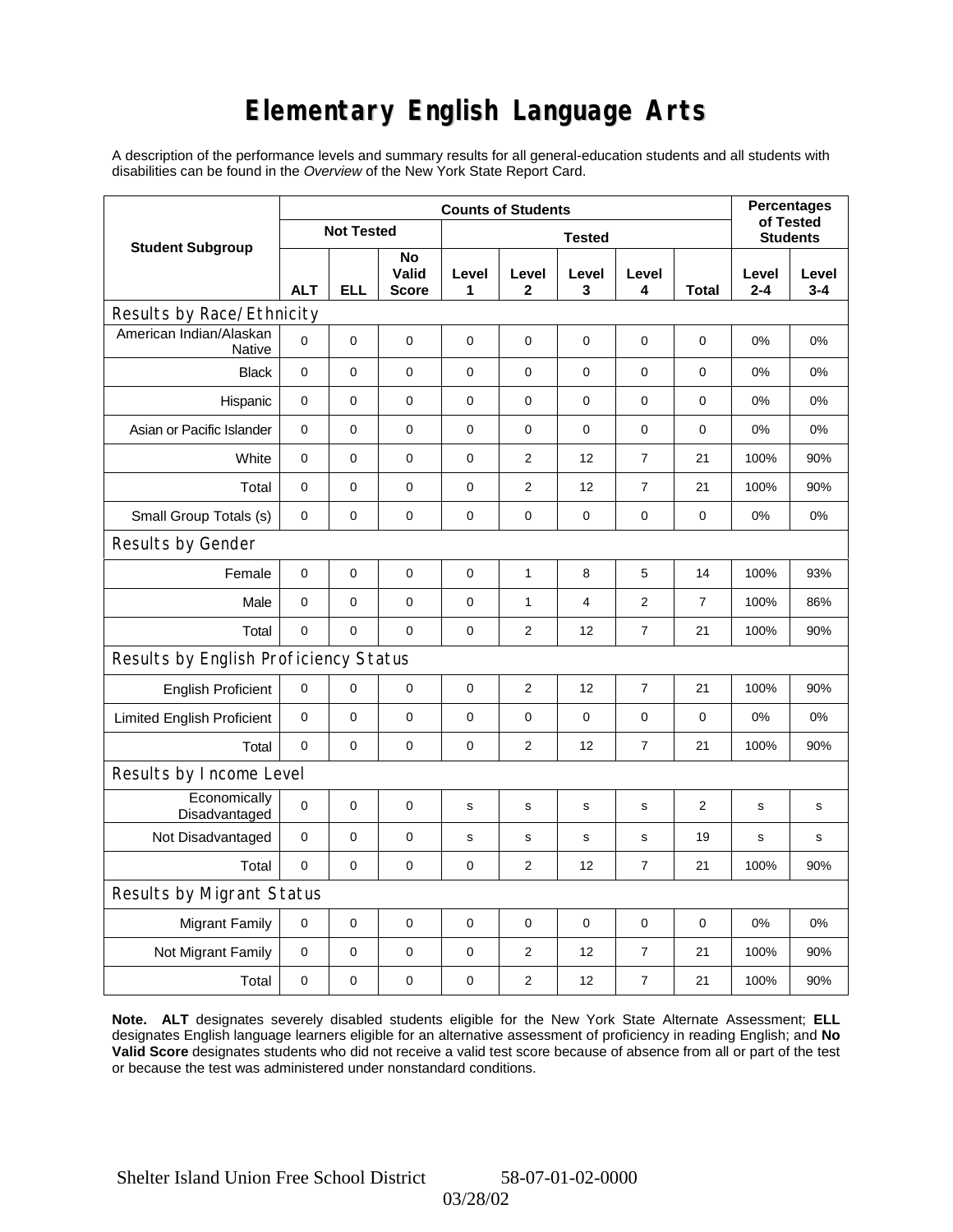### **Elementary Mathematics**

A description of the performance levels and summary results for all general-education students and all students with disabilities can be found in the *Overview* of the New York State Report Card.

|                                          | <b>Counts of Students</b> |             |                             |             |                 |             |             |                | <b>Percentages</b><br>of Tested |                  |
|------------------------------------------|---------------------------|-------------|-----------------------------|-------------|-----------------|-------------|-------------|----------------|---------------------------------|------------------|
| <b>Student Subgroup</b>                  | <b>Not Tested</b>         |             |                             |             | <b>Students</b> |             |             |                |                                 |                  |
|                                          | <b>ALT</b>                | <b>ELL</b>  | No<br>Valid<br><b>Score</b> | Level<br>1  | Level<br>2      | Level<br>3  | Level<br>4  | <b>Total</b>   | Level<br>$2 - 4$                | Level<br>$3 - 4$ |
| Results by Race/Ethnicity                |                           |             |                             |             |                 |             |             |                |                                 |                  |
| American Indian/Alaskan<br><b>Native</b> | 0                         | $\mathbf 0$ | $\mathbf 0$                 | 0           | $\mathbf 0$     | 0           | 0           | 0              | 0%                              | 0%               |
| <b>Black</b>                             | 0                         | 0           | $\pmb{0}$                   | $\pmb{0}$   | $\mathbf 0$     | 0           | $\mathbf 0$ | 0              | 0%                              | 0%               |
| Hispanic                                 | $\mathbf 0$               | 0           | $\mathbf 0$                 | 0           | $\mathbf 0$     | 0           | $\mathbf 0$ | 0              | 0%                              | 0%               |
| Asian or Pacific Islander                | $\mathbf 0$               | 0           | $\mathbf 0$                 | $\pmb{0}$   | $\mathbf 0$     | 0           | 0           | $\mathbf 0$    | 0%                              | 0%               |
| White                                    | 0                         | 0           | 0                           | $\pmb{0}$   | $\mathbf 0$     | 13          | 8           | 21             | 100%                            | 100%             |
| Total                                    | 0                         | 0           | $\mathbf 0$                 | 0           | 0               | 13          | 8           | 21             | 100%                            | 100%             |
| Small Group Totals (s)                   | $\mathbf 0$               | 0           | $\mathbf 0$                 | $\pmb{0}$   | $\mathbf 0$     | 0           | $\pmb{0}$   | 0              | 0%                              | 0%               |
| Results by Gender                        |                           |             |                             |             |                 |             |             |                |                                 |                  |
| Female                                   | 0                         | $\mathsf 0$ | $\pmb{0}$                   | $\pmb{0}$   | $\mathbf 0$     | 9           | 5           | 14             | 100%                            | 100%             |
| Male                                     | $\mathbf 0$               | 0           | $\mathbf 0$                 | 0           | $\mathbf 0$     | 4           | 3           | $\overline{7}$ | 100%                            | 100%             |
| Total                                    | 0                         | 0           | $\mathbf 0$                 | $\mathbf 0$ | $\mathbf 0$     | 13          | 8           | 21             | 100%                            | 100%             |
| Results by English Proficiency Status    |                           |             |                             |             |                 |             |             |                |                                 |                  |
| <b>English Proficient</b>                | 0                         | 0           | $\mathbf 0$                 | 0           | 0               | 13          | 8           | 21             | 100%                            | 100%             |
| <b>Limited English Proficient</b>        | 0                         | 0           | $\mathbf 0$                 | $\pmb{0}$   | $\mathbf 0$     | 0           | 0           | 0              | 0%                              | 0%               |
| Total                                    | $\mathbf 0$               | 0           | $\mathbf 0$                 | $\mathbf 0$ | $\mathbf 0$     | 13          | 8           | 21             | 100%                            | 100%             |
| Results by Income Level                  |                           |             |                             |             |                 |             |             |                |                                 |                  |
| Economically<br>Disadvantaged            | 0                         | $\mathsf 0$ | $\mathbf 0$                 | $\mathbf s$ | S               | $\mathbf s$ | s           | $\overline{2}$ | $\mathbf s$                     | s                |
| Not Disadvantaged                        | $\mathbf 0$               | 0           | $\mathbf 0$                 | s           | s               | s           | s           | 19             | s                               | s                |
| Total                                    | $\mathbf 0$               | $\mathbf 0$ | 0                           | 0           | 0               | 13          | 8           | 21             | 100%                            | 100%             |
| Results by Migrant Status                |                           |             |                             |             |                 |             |             |                |                                 |                  |
| <b>Migrant Family</b>                    | $\mathbf 0$               | 0           | $\pmb{0}$                   | $\mathbf 0$ | $\mathbf 0$     | 0           | 0           | $\mathbf 0$    | 0%                              | 0%               |
| Not Migrant Family                       | 0                         | 0           | 0                           | 0           | 0               | 13          | 8           | 21             | 100%                            | 100%             |
| Total                                    | 0                         | 0           | 0                           | 0           | 0               | 13          | 8           | 21             | 100%                            | 100%             |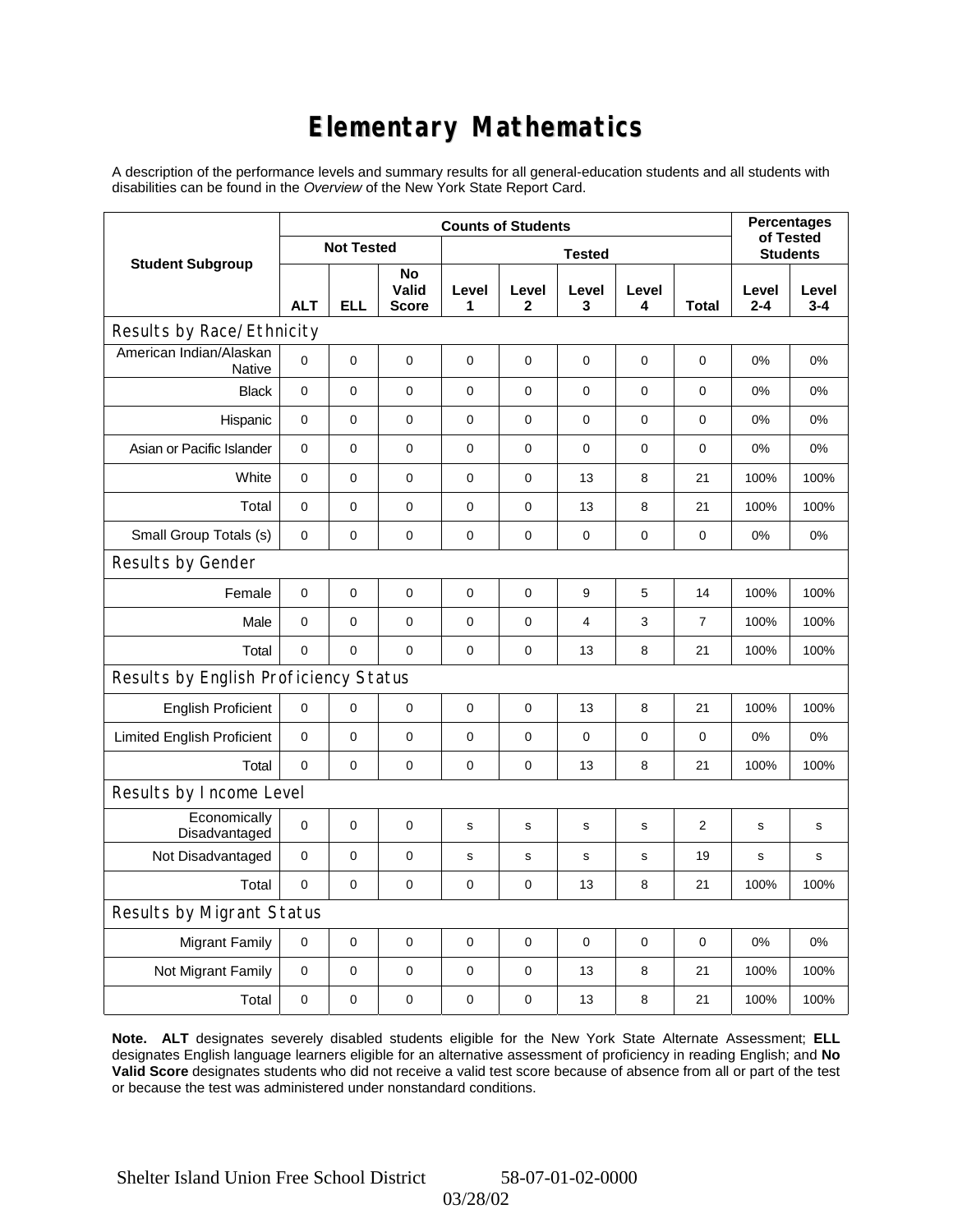### **Middle-Level English Language Arts**

A description of the performance levels and summary results for all general-education students and all students with disabilities can be found in the *Overview* of the New York State Report Card.

|                                          | <b>Counts of Students</b> |             |                             |             |                |             |             |                 | <b>Percentages</b><br>of Tested |                  |
|------------------------------------------|---------------------------|-------------|-----------------------------|-------------|----------------|-------------|-------------|-----------------|---------------------------------|------------------|
| <b>Student Subgroup</b>                  | <b>Not Tested</b>         |             | <b>Tested</b>               |             |                |             |             | <b>Students</b> |                                 |                  |
|                                          | <b>ALT</b>                | <b>ELL</b>  | No<br>Valid<br><b>Score</b> | Level<br>1  | Level<br>2     | Level<br>3  | Level<br>4  | <b>Total</b>    | Level<br>$2 - 4$                | Level<br>$3 - 4$ |
| Results by Race/Ethnicity                |                           |             |                             |             |                |             |             |                 |                                 |                  |
| American Indian/Alaskan<br><b>Native</b> | 0                         | $\mathbf 0$ | $\mathbf 0$                 | $\mathbf 0$ | $\mathbf 0$    | 0           | 0           | 0               | 0%                              | 0%               |
| <b>Black</b>                             | 0                         | 0           | $\pmb{0}$                   | $\pmb{0}$   | $\mathbf 0$    | 0           | $\mathbf 0$ | 0               | 0%                              | 0%               |
| Hispanic                                 | $\mathbf 0$               | 0           | $\mathbf 0$                 | 0           | $\mathbf 0$    | 0           | $\mathbf 0$ | 0               | 0%                              | 0%               |
| Asian or Pacific Islander                | $\mathbf 0$               | 0           | $\mathbf 0$                 | $\pmb{0}$   | $\mathbf 0$    | 0           | 0           | $\mathbf 0$     | 0%                              | 0%               |
| White                                    | 0                         | 0           | $\mathbf{1}$                | $\pmb{0}$   | 5              | 17          | 5           | 27              | 100%                            | 81%              |
| Total                                    | 0                         | 0           | $\mathbf{1}$                | 0           | 5              | 17          | 5           | 27              | 100%                            | 81%              |
| Small Group Totals (s)                   | $\mathbf 0$               | 0           | $\mathbf 0$                 | $\pmb{0}$   | $\mathbf 0$    | 0           | $\pmb{0}$   | 0               | 0%                              | 0%               |
| Results by Gender                        |                           |             |                             |             |                |             |             |                 |                                 |                  |
| Female                                   | 0                         | $\mathsf 0$ | $\pmb{0}$                   | $\pmb{0}$   | $\overline{c}$ | 9           | 5           | 16              | 100%                            | 88%              |
| Male                                     | $\mathbf 0$               | 0           | $\mathbf{1}$                | 0           | 3              | 8           | $\pmb{0}$   | 11              | 100%                            | 73%              |
| Total                                    | 0                         | 0           | $\mathbf{1}$                | 0           | 5              | 17          | 5           | 27              | 100%                            | 81%              |
| Results by English Proficiency Status    |                           |             |                             |             |                |             |             |                 |                                 |                  |
| <b>English Proficient</b>                | 0                         | 0           | $\mathbf{1}$                | 0           | 5              | 17          | 5           | 27              | 100%                            | 81%              |
| <b>Limited English Proficient</b>        | 0                         | 0           | $\mathbf 0$                 | $\pmb{0}$   | $\mathbf 0$    | 0           | 0           | 0               | 0%                              | 0%               |
| Total                                    | 0                         | 0           | $\mathbf{1}$                | 0           | 5              | 17          | 5           | 27              | 100%                            | 81%              |
| Results by Income Level                  |                           |             |                             |             |                |             |             |                 |                                 |                  |
| Economically<br>Disadvantaged            | 0                         | $\mathsf 0$ | $\mathbf 0$                 | $\mathbf s$ | S              | $\mathbf s$ | s           | $\overline{2}$  | $\mathbf s$                     | s                |
| Not Disadvantaged                        | $\mathbf 0$               | 0           | $\mathbf{1}$                | s           | s              | s           | s           | 25              | s                               | s                |
| Total                                    | $\mathbf 0$               | $\mathbf 0$ | $\mathbf{1}$                | 0           | 5              | 17          | 5           | 27              | 100%                            | 81%              |
| Results by Migrant Status                |                           |             |                             |             |                |             |             |                 |                                 |                  |
| <b>Migrant Family</b>                    | $\mathbf 0$               | 0           | $\pmb{0}$                   | 0           | $\mathbf 0$    | 0           | 0           | $\mathbf 0$     | 0%                              | 0%               |
| Not Migrant Family                       | 0                         | 0           | $\mathbf{1}$                | 0           | 5              | 17          | 5           | 27              | 100%                            | 81%              |
| Total                                    | 0                         | 0           | $\mathbf{1}$                | 0           | 5              | 17          | 5           | 27              | 100%                            | 81%              |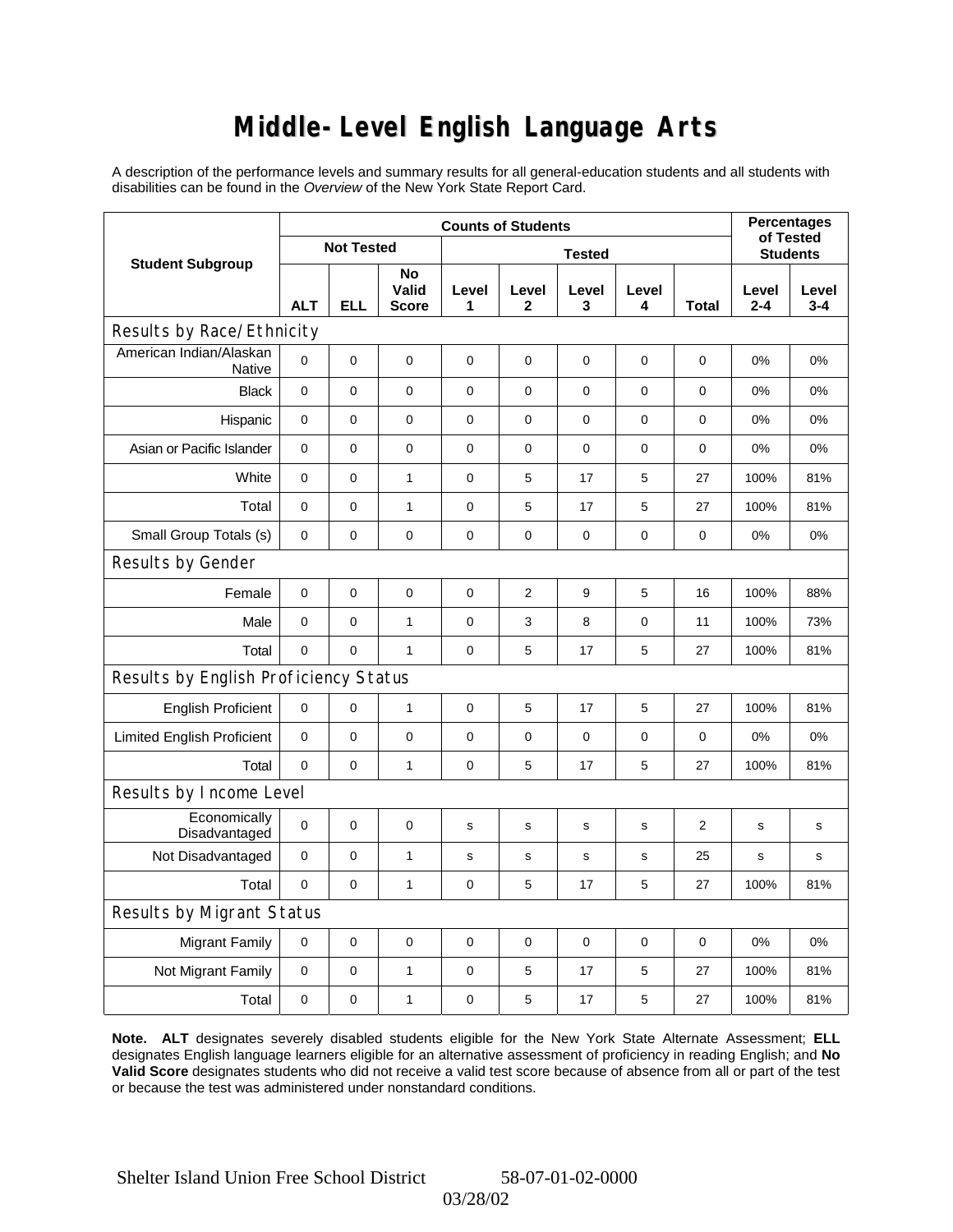#### **Middle-Level Mathematics**

A description of the performance levels and summary results for all general-education students and all students with disabilities can be found in the *Overview* of the New York State Report Card.

|                                          | <b>Counts of Students</b> |             |                             |             |                |             |                |                 | <b>Percentages</b><br>of Tested |                  |
|------------------------------------------|---------------------------|-------------|-----------------------------|-------------|----------------|-------------|----------------|-----------------|---------------------------------|------------------|
| <b>Student Subgroup</b>                  | <b>Not Tested</b>         |             | <b>Tested</b>               |             |                |             |                | <b>Students</b> |                                 |                  |
|                                          | <b>ALT</b>                | <b>ELL</b>  | No<br>Valid<br><b>Score</b> | Level<br>1  | Level<br>2     | Level<br>3  | Level<br>4     | <b>Total</b>    | Level<br>$2 - 4$                | Level<br>$3 - 4$ |
| Results by Race/Ethnicity                |                           |             |                             |             |                |             |                |                 |                                 |                  |
| American Indian/Alaskan<br><b>Native</b> | 0                         | $\mathbf 0$ | $\mathbf 0$                 | 0           | $\mathbf 0$    | 0           | 0              | 0               | 0%                              | 0%               |
| <b>Black</b>                             | 0                         | 0           | $\pmb{0}$                   | $\pmb{0}$   | $\mathbf 0$    | 0           | $\mathbf 0$    | 0               | 0%                              | 0%               |
| Hispanic                                 | 0                         | 0           | $\mathbf 0$                 | 0           | $\mathbf 0$    | 0           | $\mathbf 0$    | 0               | 0%                              | 0%               |
| Asian or Pacific Islander                | $\mathbf 0$               | 0           | $\mathbf 0$                 | $\pmb{0}$   | $\mathbf 0$    | $\mathbf 0$ | 0              | $\mathbf 0$     | 0%                              | 0%               |
| White                                    | 0                         | 0           | $\mathbf{1}$                | $\pmb{0}$   | 6              | 22          | $\mathbf 5$    | 33              | 100%                            | 82%              |
| Total                                    | 0                         | 0           | $\mathbf{1}$                | $\mathbf 0$ | 6              | 22          | 5              | 33              | 100%                            | 82%              |
| Small Group Totals (s)                   | $\mathbf 0$               | 0           | $\mathbf 0$                 | $\pmb{0}$   | $\mathbf 0$    | 0           | $\pmb{0}$      | 0               | 0%                              | 0%               |
| Results by Gender                        |                           |             |                             |             |                |             |                |                 |                                 |                  |
| Female                                   | 0                         | $\mathsf 0$ | $\pmb{0}$                   | $\pmb{0}$   | 4              | 12          | $\overline{2}$ | 18              | 100%                            | 78%              |
| Male                                     | $\mathbf 0$               | 0           | $\mathbf{1}$                | 0           | $\overline{2}$ | 10          | 3              | 15              | 100%                            | 87%              |
| Total                                    | 0                         | 0           | $\mathbf{1}$                | 0           | 6              | 22          | 5              | 33              | 100%                            | 82%              |
| Results by English Proficiency Status    |                           |             |                             |             |                |             |                |                 |                                 |                  |
| <b>English Proficient</b>                | 0                         | 0           | $\mathbf{1}$                | 0           | 6              | 22          | 5              | 33              | 100%                            | 82%              |
| <b>Limited English Proficient</b>        | 0                         | 0           | $\mathbf 0$                 | $\pmb{0}$   | $\mathbf 0$    | 0           | 0              | 0               | 0%                              | 0%               |
| Total                                    | 0                         | 0           | $\mathbf{1}$                | 0           | 6              | 22          | 5              | 33              | 100%                            | 82%              |
| Results by Income Level                  |                           |             |                             |             |                |             |                |                 |                                 |                  |
| Economically<br>Disadvantaged            | 0                         | $\mathsf 0$ | $\mathbf 0$                 | $\mathbf s$ | S              | $\mathbf s$ | s              | $\overline{2}$  | $\mathbf s$                     | s                |
| Not Disadvantaged                        | $\mathbf 0$               | 0           | $\mathbf{1}$                | s           | s              | s           | s              | 31              | s                               | s                |
| Total                                    | $\mathbf 0$               | $\mathbf 0$ | $\mathbf{1}$                | 0           | 6              | 22          | 5              | 33              | 100%                            | 82%              |
| Results by Migrant Status                |                           |             |                             |             |                |             |                |                 |                                 |                  |
| <b>Migrant Family</b>                    | $\mathbf 0$               | 0           | $\pmb{0}$                   | 0           | $\mathbf 0$    | 0           | 0              | $\mathbf 0$     | 0%                              | 0%               |
| Not Migrant Family                       | 0                         | 0           | $\mathbf{1}$                | 0           | 6              | 22          | 5              | 33              | 100%                            | 82%              |
| Total                                    | 0                         | 0           | $\mathbf{1}$                | 0           | 6              | 22          | 5              | 33              | 100%                            | 82%              |